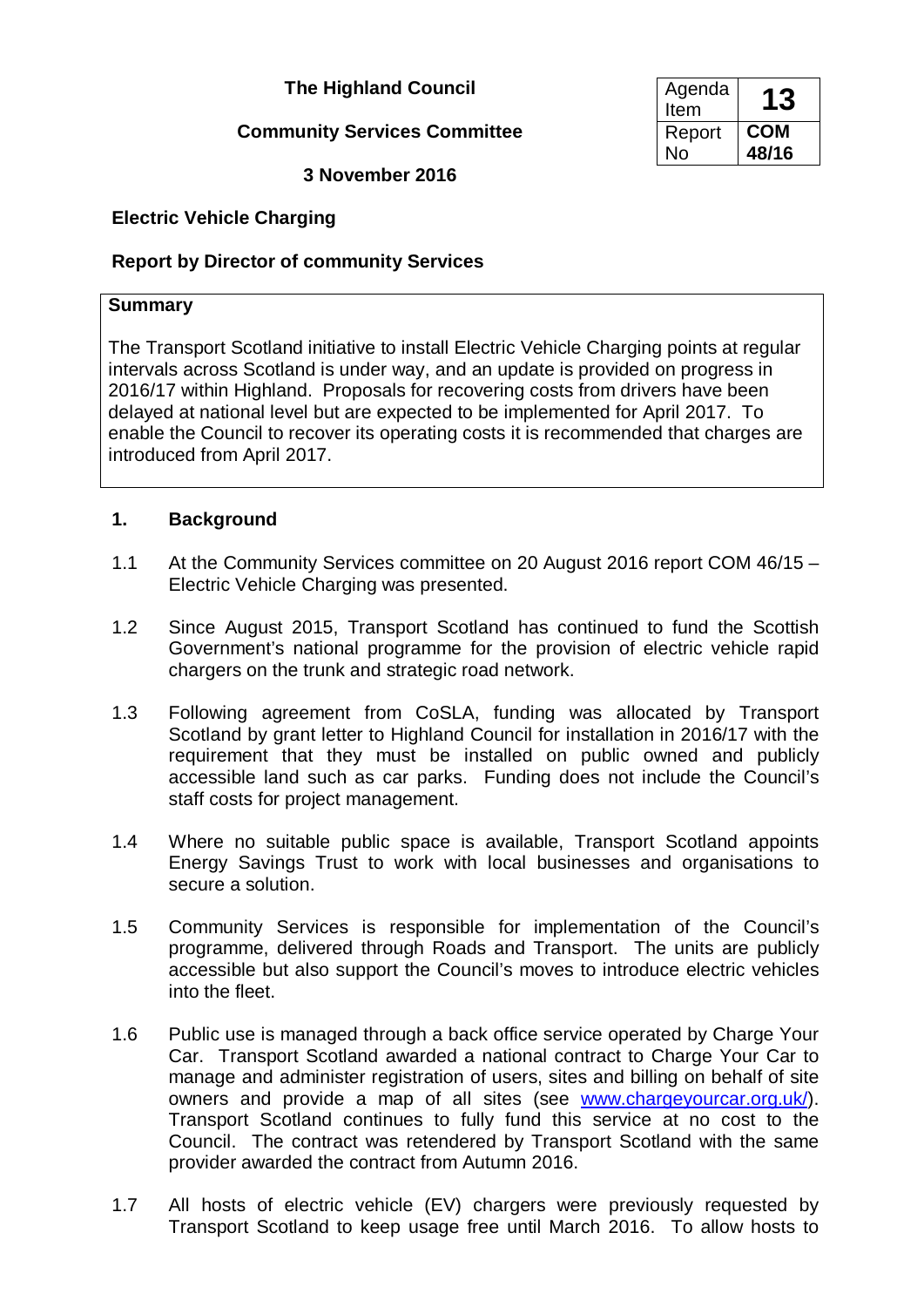recover their operational costs whilst avoiding differing tariffs across Scotland, the ability to implement national charging was included by Transport Scotland in their recently retendered back office administration contract. The introduction of tariffs is being linked to the appointment of the new operator and is in agreement with each host of EV chargers.

1.8 Highland Council own 20 EV rapid chargers **(see Appendix A)**.

### **2. Programme**

2.1 The national programme consists of a combination of Rapid (50kW), Semi Rapid, (22KW), Medium (22kW) and 7kW chargers.

| Recharge times are: Rapids |            | 30 minutes        |
|----------------------------|------------|-------------------|
|                            | Semi Rapid | 1 hour            |
|                            | Medium     | 4 hours           |
|                            | 7kW        | 8 hours/overnight |

- 2.2 Transport Scotland confirmed funding for a further three rapid chargers to be located in:
	- Ullapool (providing a publicly accessible facility outside of the port):
	- Fort Augustus (completing the A82 route between Inverness and Fort William); and
	- Achnasheen (strengthens the west Highland network).

These are programmed to be installed during the remainder of 2016/17 and will strengthen the Highland network.

- 2.3 The Council is also able to make use of three fast chargers which have been replaced by rapid chargers. One is being installed in the Town House Car Park, Inverness. It is intended to install the others at Dingwall and Golspie offices. With support from the Council's Carbon Clever programme it is now intended to install a Semi-Rapid charger in Dornoch rather than the fast charge as previously agreed with Transport Scotland, providing a 1 hour recharging facility rather than 4 hours.
- 2.4 Transport Scotland's programme for rapid chargers includes using the Energy Savings Trust to work with other parties. The Council is working with HLH and other partners to identify where chargers could be installed. NHS Highland has recently installed 6 EV chargers on their estate. There are also 6 rapid chargers located at ferry terminals and publicly accessible privately owned sites operated by other and these are shown in **Appendix A**.

### **3. Costs**

- 3.1 Capital costs of the chargers are funded by Transport Scotland under their national programme and in 2106/17 by the Council for one unit.
- 3.2 Electricity and maintenance costs are met by Highland Council from within existing budgets. There is no strategic duty to provide EV chargers but there is a national strategic objective to increase the number and usage of EV vehicles.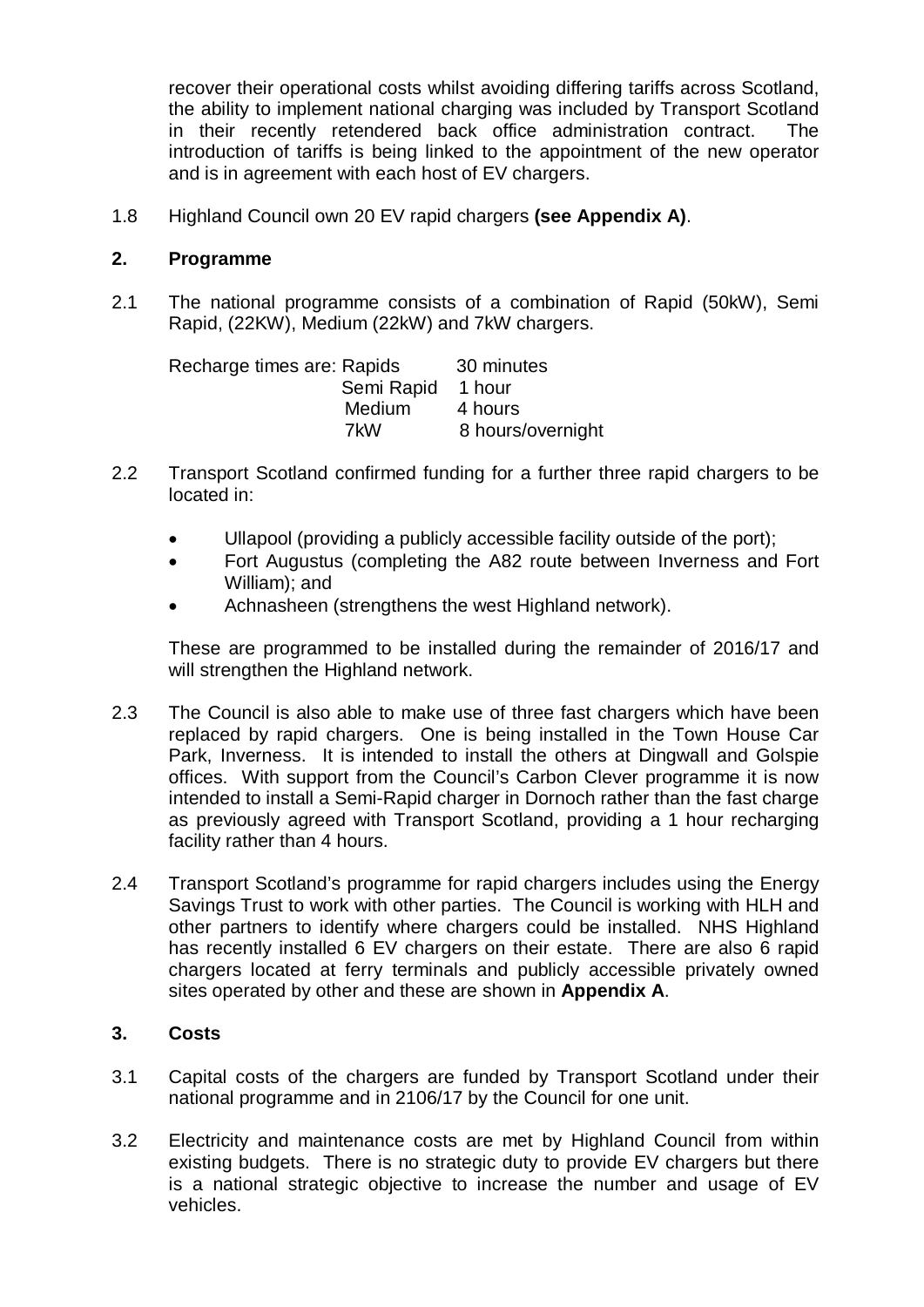3.3 Operators of sites funded by Transport Scotland and The Energy Savings Trust are reviewing their costs and introducing charges. Moray and Shetland Councils have recently introduced charges as has the Sheil Bridge shop and filling station. The latter is charging 15p per KwHr with a minimum charge of £1.5, whilst the former are charging between £3.5 and £5 per usage irrespective of electricity consumed.

| <b>Site</b>                                              | Charger | <b>Usage</b> | Electricity<br><b>KwHr</b> | <b>HC Cost</b><br>(f) |
|----------------------------------------------------------|---------|--------------|----------------------------|-----------------------|
| Broom Place Portree (HC usage)                           | Slow    | 50           | 485                        | 53                    |
| Highland Council HQ (HC usage)                           | Slow    | 306          | 2,409                      | 265                   |
| Camanachd Car Park Fort William Fast                     | Fast    | 62           | 123                        | 14                    |
| Camanachd Car Park Fort William Rapid                    | Rapid   | 595          | 8,983                      | 988                   |
| West Bay Car Park, Mallaig *                             | Rapid   | 21           | 312                        | 34                    |
| Bayfield Car Park, Portree                               | Rapid   | 171          | 1,433                      | 158                   |
| Queen Street Car Park, Tain                              | Rapid   | 418          | 4,663                      | 513                   |
| Public Toilet Car Park, B9152 Grampian<br>Road, Aviemore | Rapid   | 549          | 5,142                      | 566                   |
| Burnfield Avenue Car Park, Grantown-<br>on-Spey          | Rapid   | 84           | 879                        | 97                    |
| Gynack Road Car Park, Kingussie                          | Rapid   | 131          | 1,100                      | 121                   |
| Tourist<br>Information<br>Car<br>Park,                   |         |              |                            |                       |
| Drumnadrochit                                            | Rapid   | 366          | 3,259                      | 358                   |
| Public Toilet Car Park, Scourie *                        | Rapid   | 11           | 68                         | $\overline{7}$        |
| War Memorial Car Park, Durness *                         | Rapid   | 8            | 70                         | 8                     |
| Public Toilet Car Park, Melvich *                        | Rapid   | 40           | 477                        | 52                    |
| <b>Cathedral Car Park Inverness</b>                      | Rapid   | 918          | 9,751                      | 1,073                 |
| Dunrobin Street Car Park, Helmsdale                      | Rapid   | 183          | 1,492                      | 164                   |
| Victoria Place Car Park, Wick                            | Rapid   | 195          | 1,271                      | 140                   |
| Tongue car park, Tongue *                                | Rapid   | 51           | 261                        | 29                    |
| Inchwannie Court Car Park, Dingwall                      | Rapid   | 205          | 1,380                      | 152                   |
| Court House Lane Car Park, Nairn                         | Rapid   | 124          | 1,419                      | 156                   |
| Roy Bridge *                                             | Rapid   | 0            | $\mathbf 0$                | $\mathbf 0$           |
| <b>Total</b>                                             |         | 4488         | 44,977                     | 4,947                 |

3.4 In the 12 months to 31 August 2016 45,000 Kw/Hr of electricity was consumed as shown in the following table:

- 3.5 External maintenance costs are currently £500 per unit for 3 years, with internal costs at about a similar level, totalling about £1,000 per unit every three years or £333 per year. For 24 units future annual maintenance costs are estimated to be £8,000, whilst electricity costs of £5,000 to £6,000 are expected. For 2017/18 the estimated cost of provision of EV chargers is £14,000.
- 3.6 To ensure full recovery of operating costs of £14,000 would require either:
	- charge for usage of £3 irrespective of electricity consumed;
	- charge 30p per KwHr; or
	- charge 30p per KwHr with a minimum usage of charge of £1.5 to encourage home charging.